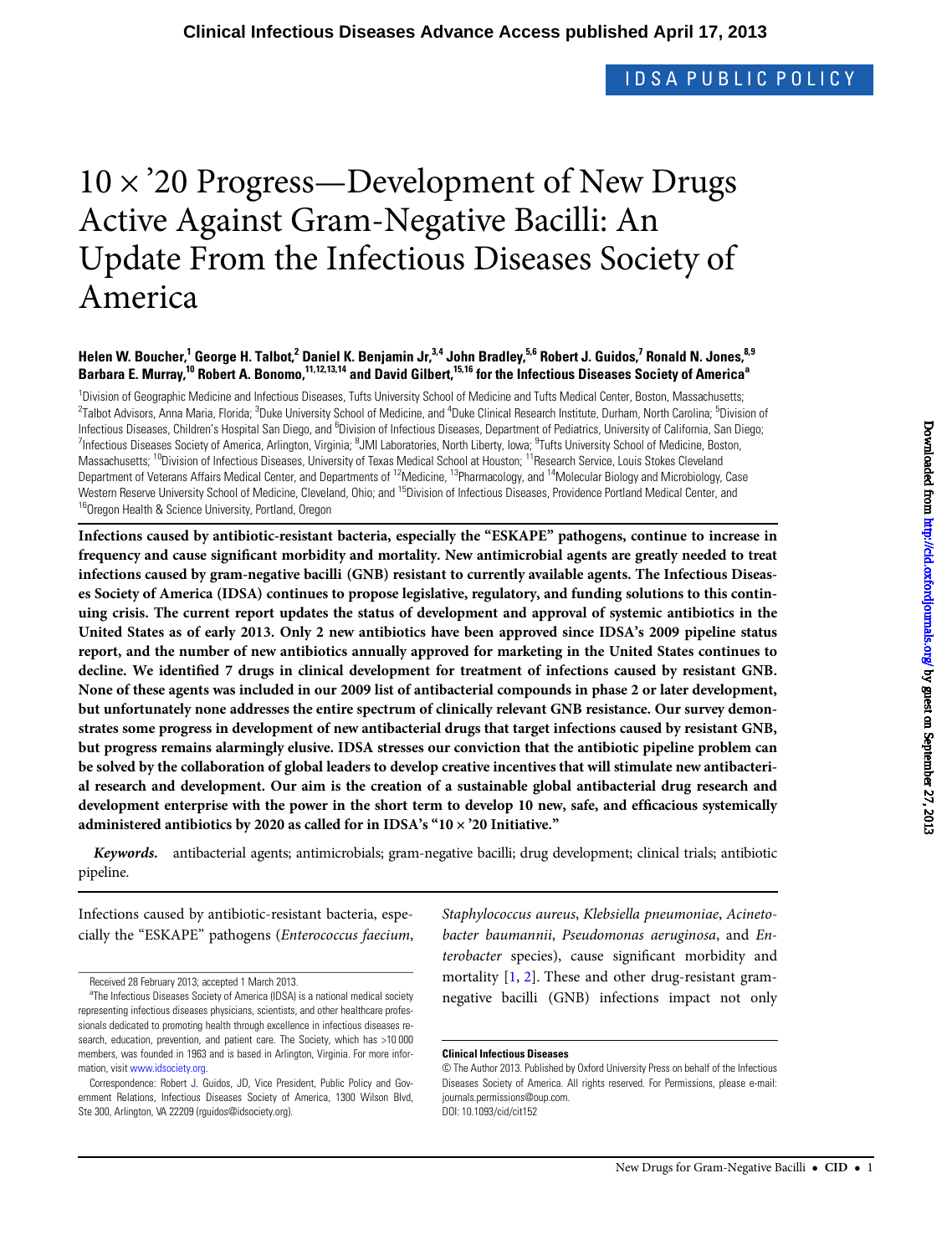hospitalized patients undergoing surgical and other procedures, but also otherwise healthy nonhospitalized patients in the United States and worldwide [\[3](#page-7-0)–[7\]](#page-7-0).

Since 2002, the Infectious Diseases Society of America (IDSA) has voiced concern with the absence of progress in developing novel therapeutics to treat multidrug-resistant (MDR) infections, including those caused by GNB. In our 2009 report, no antibacterial agent in development with a purely gramnegative spectrum had reached phase 2 of clinical study [[2](#page-7-0)].

The need for new agents to treat infections caused by GNB resistant to currently available agents is even more urgent than at the time of our 2009 report [\[2\]](#page-7-0). Furthermore, the withdrawal of several large pharmaceutical companies from antibacterial research and development (R&D) has compromised the infrastructure for discovering and developing new antimicrobials, especially in the United States.

In its July 2004 policy report "Bad Bugs, No Drugs: As Antibiotic R&D Stagnates, a Public Health Crisis Brews," IDSA proposed legislative, regulatory, and funding solutions to address this increasing public health problem [\[8\]](#page-7-0). Recognizing the need for new, creative approaches to address the problem of the dwindling antibiotic pipeline, IDSA launched the " $10 \times 20$  Initiative" in 2010 [[9\]](#page-7-0). This campaign calls for development and regulatory approval of 10 novel, efficacious, and safe systemically administered antibiotics by 2020 [\[9\]](#page-7-0). On World Health Day 2011, IDSA issued a policy statement titled "Combating Antimicrobial Resistance: Policy Recommendations to Save Lives," which provides clear suggestions for addressing the "synergistic crises" of increasing antimicrobial resistance and decreasing availability of new antimicrobial therapies [\[10\]](#page-7-0). IDSA continues to work with Congress, the US Food and Drug Administration (FDA), US National Institutes of Health (NIH), Centers for Disease Control and Prevention (CDC), and other stakeholder groups to ensure that the focus on the problem will not waver.

In this current communication, we report on the state of clinical development and regulatory approval of new, systemically administered antibacterials in the United States as of early 2013.

## METHODS

As in our earlier report, we performed a literature review as well as an investigation of the clinical trials registry ([www.](www.clinicaltrials.gov) [clinicaltrials.gov](www.clinicaltrials.gov)). The following sources were utilized to identify antibiotic drug candidates in the development pipeline in the same manner as in our earlier report:

1. Abstracts from the 2010, 2011, and 2012 Interscience Conference on Antimicrobial Agents and Chemotherapy (ICAAC) were searched for investigational antimicrobials.

2. The website [www.clinicaltrials.gov](www.thrasherresearch.org) was accessed and searched by condition with a disease heading of "bacterial infections." Compounds identified were confirmed by accessing the website of the innovator company. Given the high failure rate of compounds that have not successfully navigated phase 1 studies, only those compounds in phases 2 or 3 of development are discussed.

3. The PubMed database was searched for relevant Englishlanguage literature published between September 2009 and July 2012 by using the search terms antimicrobial drug development, investigational antimicrobials, and novel antimicrobials.

4. Interviews were conducted by the drafters of this report with leaders of the few remaining pharmaceutical and biotechnology companies identified in our earlier survey [\[2\]](#page-7-0); the websites of these companies were also accessed and data on drugs in development were reviewed.

We focus on new orally or intravenously administered antibiotics that have progressed to phase 2 or 3 studies, as these agents are more likely to reach the clinic and are associated with substantial investment by pharmaceutical sponsors. This update focuses on agents active against GNB as effective therapy, as these pathogens represent the most pressing medical needs. The focus is not to detract from the need for new orally active agents for treatment of methicillin-resistant Staphylococcus aureus (MRSA) infection and vancomycin-resistant enterococci, as well as agents for treatment of increasingly resistant gonococci. Nonabsorbable agents administered via the gastrointestinal tract (eg, rifaximin, fidaxomicin) were excluded. We do not include new indications of approved drugs or new indications for different formulations of approved drugs.

Recent discovery and development efforts aimed at MDR GNB have focused largely on important mechanisms of resistance including β-lactamases and carpabenemases, as these are responsible for a large burden of drug-resistant infections reported globally. While a number of definitions exist, a proposed International Standard defines MDR as nonsusceptibility to at least 1 agent in 3 or more antimicrobial classes [\[11](#page-7-0)]. Enterobacteriaceae, P. aeruginosa, and A. baumannii that produce extendedspectrum β-lactamases (ESBLs) and/or carbapenemases have been increasingly reported. The β-lactamases act via enzymatic hydrolysis to break open the β-lactam ring and inactivate β-lactam antibiotics. The ESBLs confer resistance to most β-lactam antibiotics, including penicillins, cephalosporins, and the monobactam aztreonam, whereas carbapenemases confer additional resistance to carbapenem antibiotics (as well as some other β-lactam antibiotics) [\[12](#page-7-0)]. The β-lactamases are classified according to the Ambler classification (A–D) based on amino acid sequence structure or according to the Bush-Jacoby-Medeiros scheme [[13\]](#page-7-0). Hydrolytic mechanisms in class A, C, and D β-lactamases all require an active-site serine at position 70; these are often called serine β-lactamases. Class B β-lactamases require zinc for activity and hence are also called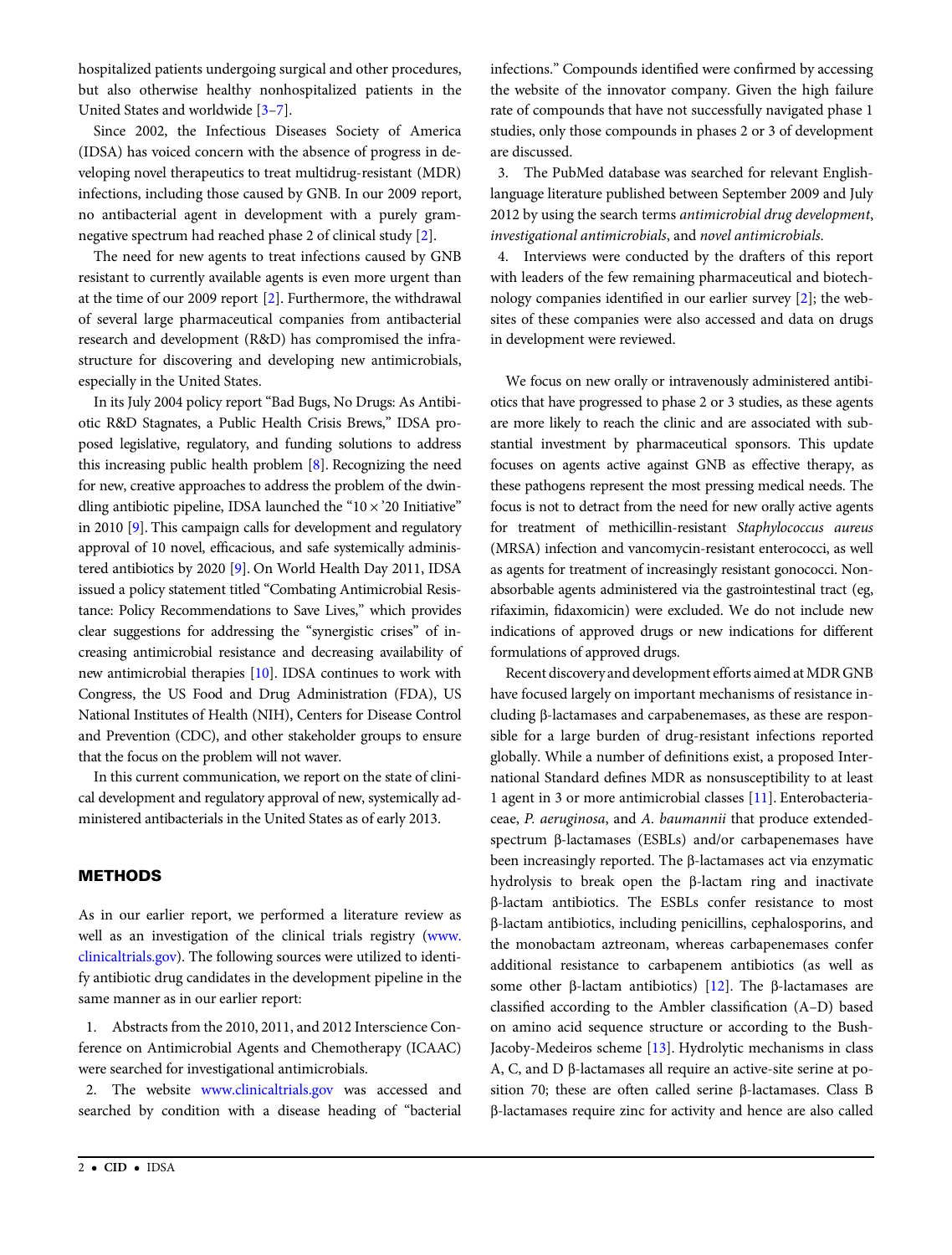#### Table 1. Systemic Antibacterial Drug Approvals Since 1998<sup>a</sup>

| Antibacterial                          | Year Approved | Novel Mechanism? |  |  |  |
|----------------------------------------|---------------|------------------|--|--|--|
| Rifapentine <sup>b</sup>               | 1998          | <b>No</b>        |  |  |  |
| Quinupristin/dalfopristin <sup>c</sup> | 1999          | No               |  |  |  |
| Moxifloxacin                           | 1999          | <b>No</b>        |  |  |  |
| Gatifloxacin <sup>d</sup>              | 1999          | No               |  |  |  |
| Linezolid                              | 2000          | Yes              |  |  |  |
| Cefditoren pivoxil                     | 2001          | No               |  |  |  |
| Ertapenem                              | 2001          | <b>No</b>        |  |  |  |
| Gemifloxacin <sup>d</sup>              | 2003          | No               |  |  |  |
| Daptomycin                             | 2003          | Yes              |  |  |  |
| Telithromycin <sup>d</sup>             | 2004          | No               |  |  |  |
| Tigecycline <sup>e</sup>               | 2005          | Yes              |  |  |  |
| Doripenem                              | 2007          | No               |  |  |  |
| Telavancin                             | 2009          | Yes              |  |  |  |
| Ceftaroline fosamil                    | 2010          | No               |  |  |  |

Rifaxamin (Food and Drug Administration [FDA] approved in 2004) and fidaxomicin (FDA approved in 2011) are not systemically absorbed, and so are not included on this list.

**b** Antituberculous agent.

<sup>c</sup> Infrequently used due to adverse event profile.

<sup>d</sup> Withdrawn from market due to adverse event profile.

<sup>e</sup> Label warning regarding possible excess mortality.

metallo-β-lactamases; important examples include VIM, IMP, and NDM. The metallo-β-lactamases are inactivated by chelators, such as ethylenediaminetetraacetic acid, but not by βlactamase inhibitors (eg, tazobactam) [[12](#page-7-0)–[14\]](#page-7-0). This report will classify what is known about activity of the drugs in develop-ment versus these important enzymes [\[15\]](#page-7-0).

#### RESULTS

Despite ongoing efforts, only 2 new antibiotics—telavancin and ceftaroline fosamil—have been approved since our 2009 report (Table 1). We consider ceftaroline fosamil one of the hoped-for " $10 \times 20$ " drugs. The number of new antibiotics annually approved for marketing in the United States has continued to decline (Figure 1). Importantly, the number of large multinational pharmaceutical companies (ie, "Big Pharma") actively developing antimicrobial drugs also continues to decline (Table 2).

We identified 7 parenteral drugs in clinical development for treatment of infections caused by MDR GNB (Table [3](#page-3-0)), and one whose phase 2 development program was recently halted [\[16](#page-7-0)–[22](#page-7-0)]. As indicated in Table [3](#page-3-0), complicated urinary tract infection (cUTI), complicated intraabdominal infection (cIAI), and acute bacterial skin and skin structure infection (ABSSSI) are the initially targeted regulatory indications. Of the 7 agents, 4 are β-lactam plus β-lactamase inhibitor combination drugs; 2



**Figure 1.** New systemic antibacterial agents approved by the US Food and Drug Administration per 5-year period, through 2012. Modified from Spellberg 2004 [\[23](#page-7-0)].

are protein synthesis inhibitors (one with a novel mechanism of action and one aminoglycoside); and one is a peptide mimetic. The antibiotic whose development was halted is a transfer RNA (tRNA) synthetase inhibitor. In addition, some promising compounds are in phase 1 development. The number of drugs in phase 1 development provide another, potentially useful metric of the pool of new drugs in development. However, in addition to the high phase 1 failure rates, the absence of publically available data led to our decision to exclude phase 1 candidate compounds.

Ceftolozane/tazobactam, ceftazidime/avibactam, ceftaroline/ avibactam, and MK-7655/imipenem are β-lactam/β-lactamase inhibitor combination products that act by inhibiting the βlactamases (tazobactam, avibactam, MK-7655 are the inhibitors) so that the partner antibiotic (ceftolozane, ceftazidime, ceftaroline, and imipenem) can interfere with cell wall synthesis. Each of these drug combinations offers the potential to enhance β-lactam therapeutic options [\[16,](#page-7-0) [24](#page-7-0)].

Table 2. Antibacterial Pipeline (Anti–Gram Positive and Anti– Gram Negative), Big Pharma

| Company                        | <b>Since 1998</b> | Phase 2/3 |  |
|--------------------------------|-------------------|-----------|--|
| <b>Abbott Laboratories</b>     | 0                 | O         |  |
| AstraZeneca                    | U                 | 2         |  |
| Bayer                          | $\Omega$          | $\Omega$  |  |
| GlaxoSmithKline                | U                 |           |  |
| Lilly                          | $\Omega$          | $\Omega$  |  |
| Merck/Schering-Plough          |                   |           |  |
| <b>Novartis</b>                | O                 | $\Omega$  |  |
| Ortho McNeil/Johnson & Johnson | 1                 | ∩         |  |
| Pfizer/Wyeth                   | $\overline{2}$    | O         |  |
| Roche                          | U                 | ∩         |  |
| Sanofi                         | 0                 | ( )       |  |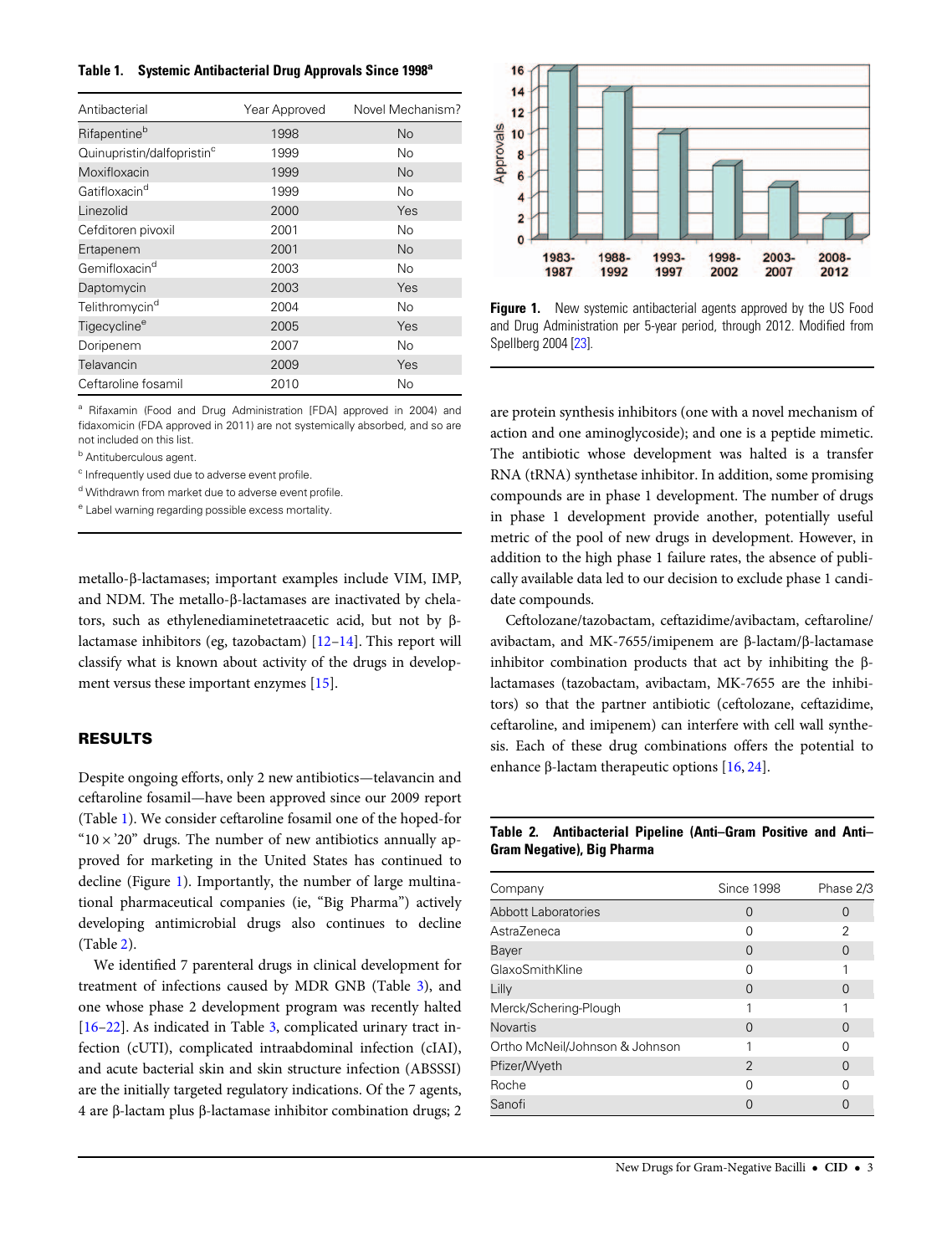|   |                                                               |                                                                                             |                    | <b>Activity Targets</b> |                    |                  |           |                           |            |           |                      |            |
|---|---------------------------------------------------------------|---------------------------------------------------------------------------------------------|--------------------|-------------------------|--------------------|------------------|-----------|---------------------------|------------|-----------|----------------------|------------|
|   |                                                               |                                                                                             | Novel<br>Mechanism |                         | Enterobacteriaceae |                  |           | Psuedomonas<br>aeruginosa |            |           | Acinetobacter<br>spp |            |
|   | Product                                                       | Class (Mechanism of Action)                                                                 | of Action?         | <b>Status</b>           | <b>ESBL</b>        | sCBP             | mCBP      | WТ                        | <b>MDR</b> | mCBP      | <b>WT</b>            | <b>MDR</b> |
|   | Ceftolozane/taxobactam (CXA-<br>201; CXA-101/tazobactam)      | Antipseudomonal cephalosporin/<br><b>BLI</b> combination (cell wall<br>synthesis inhibitor) | <b>No</b>          | Phase 3 (cUTI, cIAI)    | Yes                | <b>No</b>        | <b>No</b> | Yes                       | IE.        | <b>No</b> | <b>No</b>            | <b>No</b>  |
| 2 | Ceftazidime-avibactam<br>(ceftazidime/NXL104)                 | Antipseudomonal cephalosporin/<br><b>BLI</b> combination (cell wall<br>synthesis inhibitor) | No                 | Phase 3 (cIAI)          | Yes                | Yes              | No        | Yes                       | IE         | No        | <b>No</b>            | <b>No</b>  |
| 3 | Ceftaroline-avibactam (CPT-<br>avibactam; ceftaroline/NXL104) | Anti-MRSA cephalosporin/BLI<br>combination (cell wall synthesis<br>inhibitor)               | <b>No</b>          | Phase 2 (cUTI, cIAI)    | Yes                | Yes              | <b>No</b> | <b>No</b>                 | <b>No</b>  | <b>No</b> | <b>No</b>            | <b>No</b>  |
| 4 | Imipenem/MK-7655                                              | Carbapenem/BLI combination (cell<br>wall synthesis inhibitor)                               | No                 | Phase 2 (cUTI, cIAI)    | Yes                | Yes              | No        | Yes                       | IE         | No        | ΙE                   | No         |
| 5 | Plazomicin (ACHN-490)                                         | Aminoglycoside (protein<br>synthesis inhibitor)                                             | <b>No</b>          | Phase 2 (cUTI)          | Yes <sup>b</sup>   | Yes <sup>b</sup> | IE.       | <b>No</b>                 | <b>No</b>  | <b>No</b> | <b>No</b>            | <b>No</b>  |
| 6 | Eravacycline (TP-434)                                         | Fluorocycline (protein synthesis<br>inhibitor targeting the ribosome)                       | No                 | Phase 2 (cIAI)          | Yes <sup>b</sup>   | Yes              | IE        | <b>No</b>                 | <b>No</b>  | <b>No</b> | IE.                  | IE         |
|   | Brilacidin (PMX-30063)                                        | Peptide defense protein mimetic<br>(cell membrane disruption)                               | Yes?               | Phase 2 (ABSSSI)        | Yes                | IE               | IE.       | IE.                       | IE         | IE        | <b>No</b>            | <b>No</b>  |

## <span id="page-3-0"></span>Table 3. Intravenous Antimicrobials Active Against Gram-Negative Bacilli in Advanced (Phase 2 or 3) Clinical Development<sup>a</sup>

Activity based on available information.

Abbreviations: ABSSSI, acute bacterial skin and skin structure infection; BLI, β-lactamase inhibitor; cIAI, complicated intra-abdominal infection; cUTI, complicated urinary tract infection; ESBL, extended-spectrum β-lactamase producers; IE, insufficient evidence available; mCPB, metallo-carbapenamase producers (eg, NDM, VIM, IMP); MDR, multidrug-resistant pattern including co-resistances to aminoglycosides (amikacin, gentamicin, tobramycin), fluoroquinolones, tetracyclines, and broad-spectrum β-lactams by various mechanisms carried on common genetic elements; MRSA, methicillin-resistant Staphylococcus aureus; sCBP, serine carbapenemase producers such as KPC; WT, wild-type pattern for species.

<sup>a</sup> Intravenous antimicrobials not listed in IDSA's 2009 drug status report [2].

<sup>b</sup> Incomplete coverage of some species (Proteus mirabilis and indole-positive Proteus species).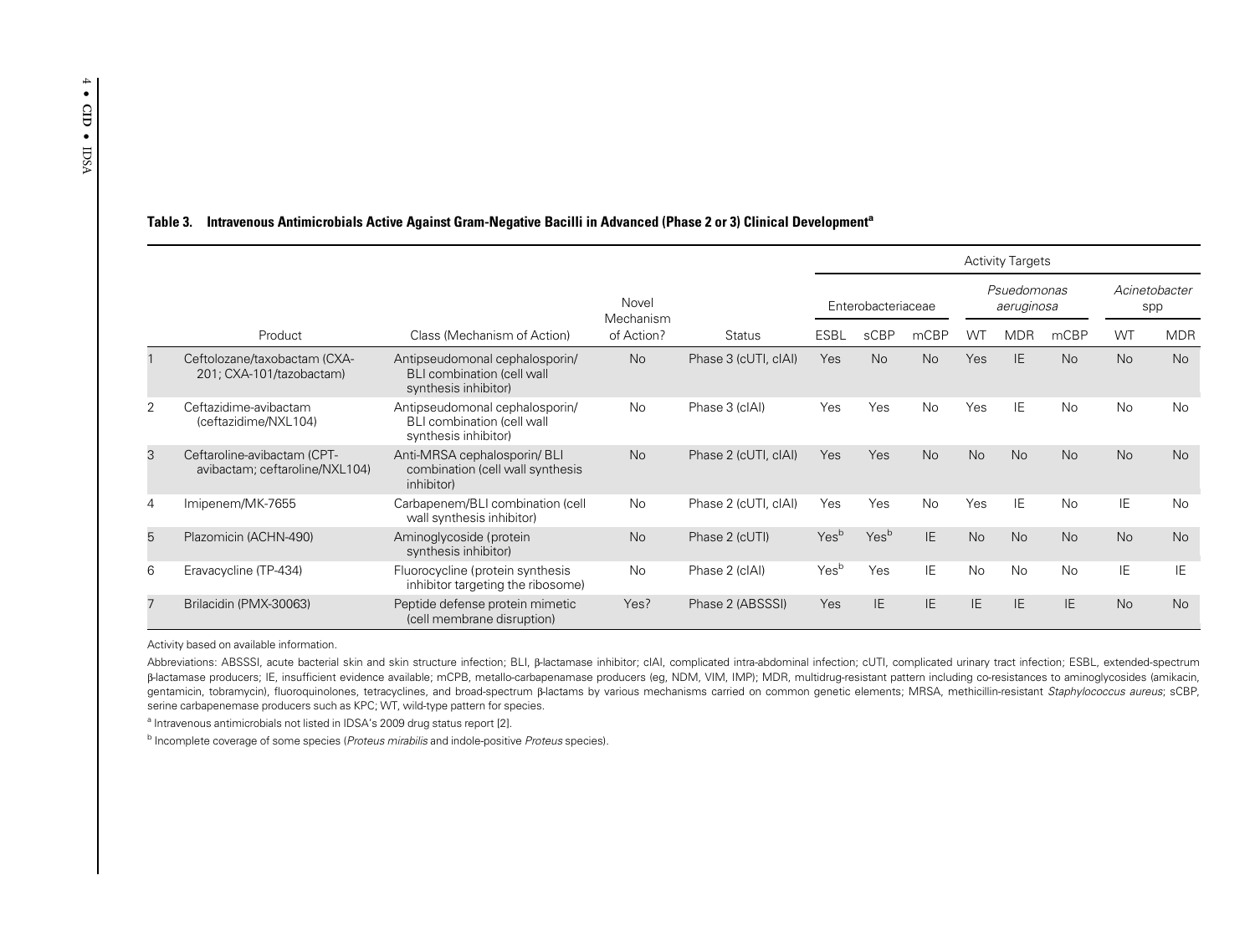Ceftolozane (CXA-101, Cubist) demonstrates enhanced affinity for P. aeruginosa penicillin-binding proteins, thus providing excellent intrinsic activity for P. aeruginosa. The combination with tazobactam as ceftolozane/tazobactam is being studied in clinical trials. Tazobactam is a "tried and true" β-lactamase inhibitor, whose spectrum extends to class A and some class C βlactamases (eg, plasmid-borne cephalosporinase). Although not as broad a β-lactamase inhibitor as some new non–β-lactam β-lactamase inhibitors mentioned below, tazobactam provides activity against the important and increasingly common CTX-M-15 β-lactamase as well as other ESBLs. Ceftolozane alone or as the combination has limited activity against A. baumannii.

Ceftolozane/tazobactam is currently in phase 3 studies of cUTI and cIAI; this combination drug could become available in the next few years. In cUTI, including pyelonephritis, intravenous ceftolozane/tazobactam is being compared to parenteral levofloxacin [\[25](#page-7-0)]. In cIAI, the comparator agent is intravenous meropenem [\[26](#page-7-0)]. The sponsor recently announced plans to study ventilator-associated bacterial pneumonia (VABP) in a global trial. They plan an approximately 950-patient noninferiority study comparing a higher dose of ceftolozane/tazobactam, 3 g every 8 hours, to imipenem-cilastatin. This study will use a 28-day mortality endpoint [\[27](#page-7-0)].

Ceftazidime/avibactam (CAZ/avibactam; AstraZeneca/Forest Laboratories) demonstrates in vitro activity against most strains of P. aeruginosa, MDR Enterobacteriaceae (ESBL producers), and Klebsiella pneumoniae–producing serine carbapenemases (KPCs), but not metallo-β-lactamase producers (eg, VIM, NDM) [\[28](#page-7-0)–[34](#page-7-0)]. Avibactam ( previously NXL 104) is a potent, reversible, non–β-lactam β-lactamase inhibitor, the spectrum of which includes primarily class A and lass C β-lactamases. As is true for ceftolozane, the antimicrobial component of CAZ/ avibactam has only very modest activity against Acinetobacter species. Currently in phase 3 development, trials are recruiting patients for a study of CAZ/avibactam plus metronidazole versus meropenem for cIAI, and one comparing ceftazadime/ avibactam with doripenem in cUTI [\[35](#page-7-0), [36\]](#page-7-0). In addition, AstraZeneca/Forest plans an open-label study of CAZ/ avibactam in addition to the best available therapy ("standard of care") for treatment of CAZ-resistant GNB infections (eg, caused by ESBL-producing organisms) [\[37\]](#page-7-0).

Ceftaroline/avibactam (CPT/avibactam, ceftaroline fosamil [CPT] plus NXL 104) shows in vitro potency versus MRSA and Enterobacteriaceae (including those producing ESBLs and KPCs) but not P. aeruginosa or A. baumannii. This combination, also in development by AstraZeneca/Forest, is in phase 2 studies of cUTI and cIAI [[33,](#page-7-0) [38,](#page-7-0) [39](#page-7-0)].

Imipenem/MK-7655 (Merck) is a combination of the carbapenem imipenem-cilastatin and a β-lactamase inhibitor similar in chemical structure to NXL104 (a class A and class C β-lactamase inhibitor). The combination demonstrates in vitro activity against P. aeruginosa and many ESBL producers, including carbapenemresistant strains, but not against metallo-carbapenemases [\[40\]](#page-8-0). Activity against A. baumannii is limited. Two separate phase 2 studies of 2 doses (125 or 250 mg) of MK-7655 plus imipenemcilastatin versus imipenem-cilastatin alone for treatment of cUTI or cIAI were initiated by Merck in early 2012 [\[41](#page-8-0), [42](#page-8-0)].

Plazomicin (ACHN-490), a next-generation "neoglycoside" from Achaogen, demonstrates in vitro potency and in vivo activity against ESBL-producing pathogens, fluoroquinolone-resistant and aminoglycoside-resistant GNB, and GNB-expressing Amp C cephalosporinases, carbapenemases, and metallo-β-lactamases, but not Proteus species or strains with aminoglycoside-resistant methylase genes (eg, ArmA, RmtC) [[16\]](#page-7-0). Activity against P. aeruginosa and A. baumannii remains limited. Data from a phase 2 study of intravenous plazomicin versus levofloxacin for treatment of cUTI were reported in September 2012 [\[43](#page-8-0), [44\]](#page-8-0).

Eravacycline (TP-434, Tetraphase) is a broad-spectrum fluorocycline antibiotic that—like other tetracycline agents—binds to bacterial ribosomes, thereby inhibiting protein synthesis [\[45\]](#page-8-0). In addition, TP-434 demonstrates stability to common tetracycline-resistance mechanisms, that is, tetracycline-specific efflux and ribosomal protection. This molecule demonstrates in vitro inhibitory activity against MRSA, vancomycin-resistant enterococci, and KPC-producing GNB, but not against Pseudomonas species or Acinetobacter species. Tetraphase is proceeding with development of the intravenous formulation; an oral formulation is also being investigated. Phase 1 studies of the latter are under way. Data from a phase 2, randomized, double-blind, double-dummy, multicenter, prospective study of 2-dose regimens of intravenous TP-434 compared with ertapenem in the treatment of adult community-acquired cIAI were recently reported [\[46](#page-8-0), [47](#page-8-0)].

Brilacidin (PMX-30063, Polymedix), a peptide mimetic, disrupts bacterial membranes. In vitro studies of this molecule support activity against enteric GNB but uncertain activity against P. aeruginosa and no activity versus A. baumannii. In a phase 2 study of PMX-30063 versus daptomycin for treatment of ABSSSI due to methicillin-susceptible S. aureus, safety findings included sensory nerve symptoms and hypertensive episodes of unclear significance [\[48](#page-8-0)–[50](#page-8-0)].

BAL30072, a siderophore sulfactam being developed by Basilea Pharmaceutica, has activity against Acinetobacter species, P. aeruginosa, Burkholderia cepacia, and some MDR Enterobacteriaceae but lower potency versus selected ESBL-producing Enterobacteriaceae [[51](#page-8-0)–[54](#page-8-0)]. However, this agent, which resembles aztreonam, is still in phase 1 study, and will likely be combined with meropenem in clinical development studies. BAL30072 targets >1 penicillin-binding protein and has stability against metallo-β-lactamase–producing GNBs. Another β-lactam/β-lactamase inhibitor combination, carbavance (biapenem/RPX7009), is being developed by Rempex Pharmaceuticals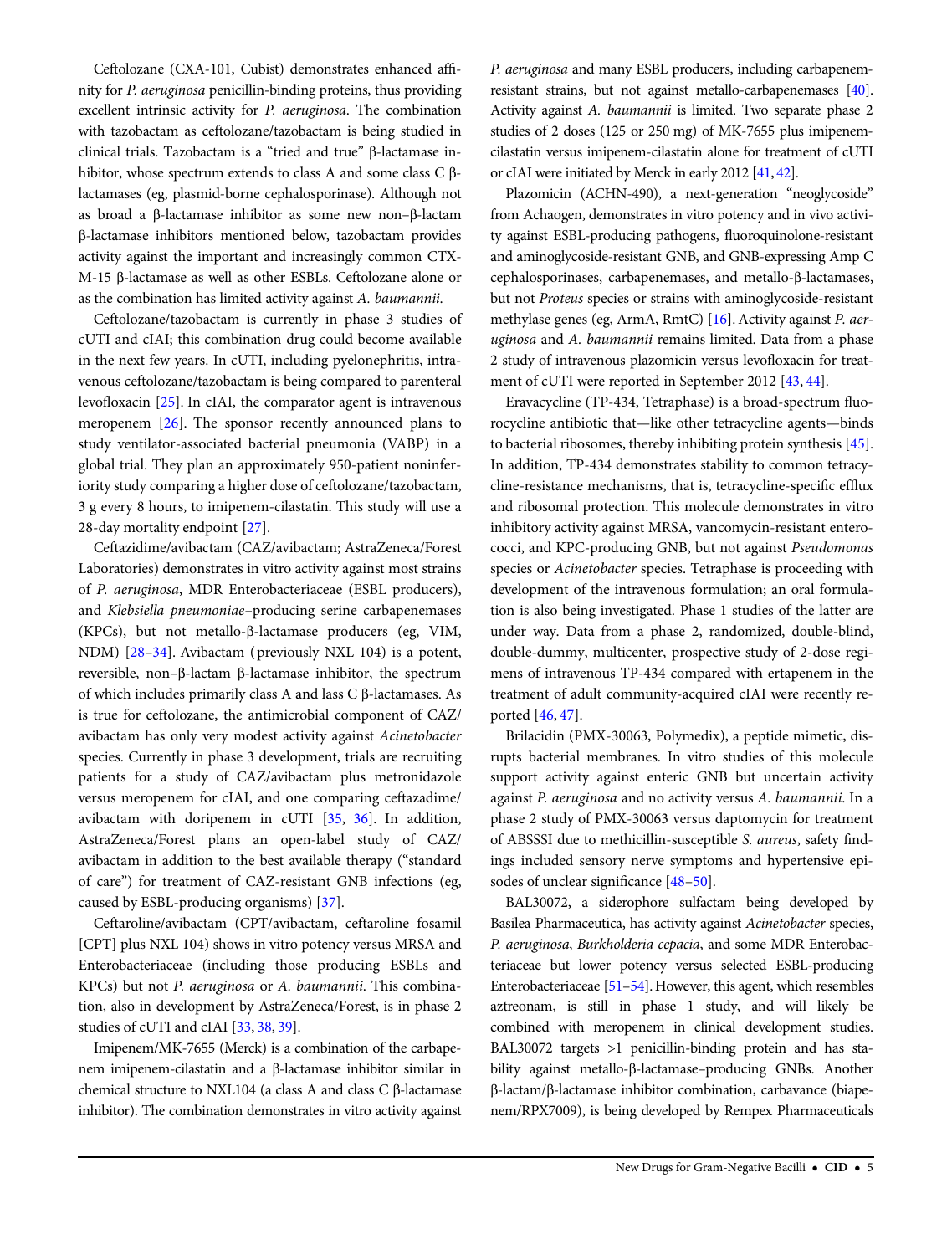and is in late phase 1 study [\[55](#page-8-0), [56\]](#page-8-0). Carbavance combines the activity of a well-studied carbapenem, biapenem, with a β-lactamase inhibitor potent against serine carbapenemases (class A). Enterobacteriaceae-producing ESBLs and KPC enzymes are inhibited as are P. aeruginosa and A. baumannii at minimum inhibitory concentration values similar to those of other carbapenems tested alone. Metallo-β-lactamase–producing isolates remain resistant to this combination. Clinical indications and study designs are pending.

GSK 052 (GlaxoSmithKline, previously AN3365 from Anacor) is a novel boron-based tRNA synthesis inhibitor that specifically targets the bacterial enzyme leucyl-tRNA synthetase, which is required for protein synthesis. This molecule is active in vitro against E. coli, K. pneumoniae, Citrobacter species, Serratia marcescens, Proteus vulgaris, Providencia species, P. aeruginosa, and Enterobacter species, although not against Acinetobacter species and some Pseudomonas species. Unfortunately, phase 2 studies in cIAI and cUTI were halted in February 2012, after discovery of an undefined "microbiologic finding" among cUTI patients [[57\]](#page-8-0). GlaxoSmithKline announced discontinuation of clinical development of GSK 052 on 5 October 2012 [[58\]](#page-8-0).

None of the 7 drugs in full clinical development (phase 2 or 3) were included in our 2009 list of late-stage antibacterial compounds [[2](#page-7-0)]. Unfortunately, none demonstrates activity against the entire spectrum of clinically relevant GNB resistance. Table [3](#page-3-0) illustrates the glaring absence of β-lactam drugs able to withstand enzymatic attack by metallo-carbapenemases and the absence of drugs with predictable activity against A. baumannii. In addition, we were unable to identify any phase 2 or 3 clinical trials designed to address the important conditions of communityacquired bacterial pneumonia (CABP), hospital-acquired bacterial pneumonia (HABP), or bloodstream infection.

## **DISCUSSION**

The number of antibacterial compounds in phase 2 or 3 development remains alarmingly low. The pace of R&D must accelerate to reach the goal of 10 new systemic drugs to treat infections caused by resistant bacteria by the year 2020 [\[9](#page-7-0)].

Of greatest concern is the near absence of drug candidates potentially active against GNB that produce metallo-βlactamases, for example, IMP or VIM or NDM in Enterobacteriaceae, P. aeruginosa, and A. baumannii. In addition, the latter organism often possesses concomitant resistant mechanisms that result in resistance to virtually all other antimicrobial classes except the polymyxins, glycylcyclines (eg, tigecycline), and fosfomycin.

The number of novel compounds in development admittedly does not tell the whole story. Although truly novel compounds with a new mechanism of action provide substantive advances in treatment of infections compared with already available antibiotics, incremental improvements in existing classes can be very valuable and should not be dismissed [[59\]](#page-8-0).

In 2013, antibacterial drug development largely lies in the hands of small pharmaceutical or biotechnology companies, as well as some larger companies in Japan [[60\]](#page-8-0). Our investigation found only 4 large multinational pharmaceutical companies engaged in antibacterial discovery. The "brain drain" that accompanies the loss of large pharmaceutical research organizations will surely be felt for years to come.

#### SIGNS OF HOPE

Recent focus on the problem of antimicrobial resistance from the World Health Organization, the US Congress, and the US FDA, NIH, and CDC support the idea that leaders in government now recognize the urgency of the current situation [[5](#page-7-0)]. FDA leadership has publicly acknowledged the crisis [\[61](#page-8-0), [62](#page-8-0)]. The FDA has invested in antibiotic-focused collaborations with the Brookings Institution, the Clinical Trials Transformation Initiative, and the Biomarkers Consortium of the Foundation for the NIH, which is assessing novel endpoints for antibacterial registrational trials in 3 clinical indications [[63\]](#page-8-0). In addition, the European Commission initiated a landmark public–private collaboration. The pharmaceutical industry's Innovative Medicines Initiative has initial funding of €223.7 million and is aimed at the dual problem of antibiotic resistance and speeding the delivery of new antibiotics to patients [[64\]](#page-8-0). Moreover, in June 2012, the US Congress enacted new incentives intended to advance antibiotic development.

## IDSA'S ROLE

IDSA continues to support initiatives that create an R&D infrastructure that responds to current antimicrobial resistance and anticipates evolving resistance. Numerous professional and philanthropic societies have supported our efforts. Recent government actions are encouraging, and IDSA will continue to work with our partners to press for additional measures to ensure a sustainable antibacterial R&D infrastructure is in place [[10\]](#page-7-0).

Concomitantly, IDSA is committed to strengthened antibiotic public health and stewardship programs so as to preserve the current inventory of effective drugs. Optimizing use of currently available antibacterial drugs, via improved resistance data collection, surveillance, prevention, and control measures, including antimicrobial stewardship efforts, remains vital to combating bacterial resistance [[9](#page-7-0), [59](#page-8-0), [65](#page-8-0), [66\]](#page-8-0).

## REGULATORY GUIDANCE

IDSA will continue to support action on the regulatory front. The need for clear regulatory guidance remains greatest in studies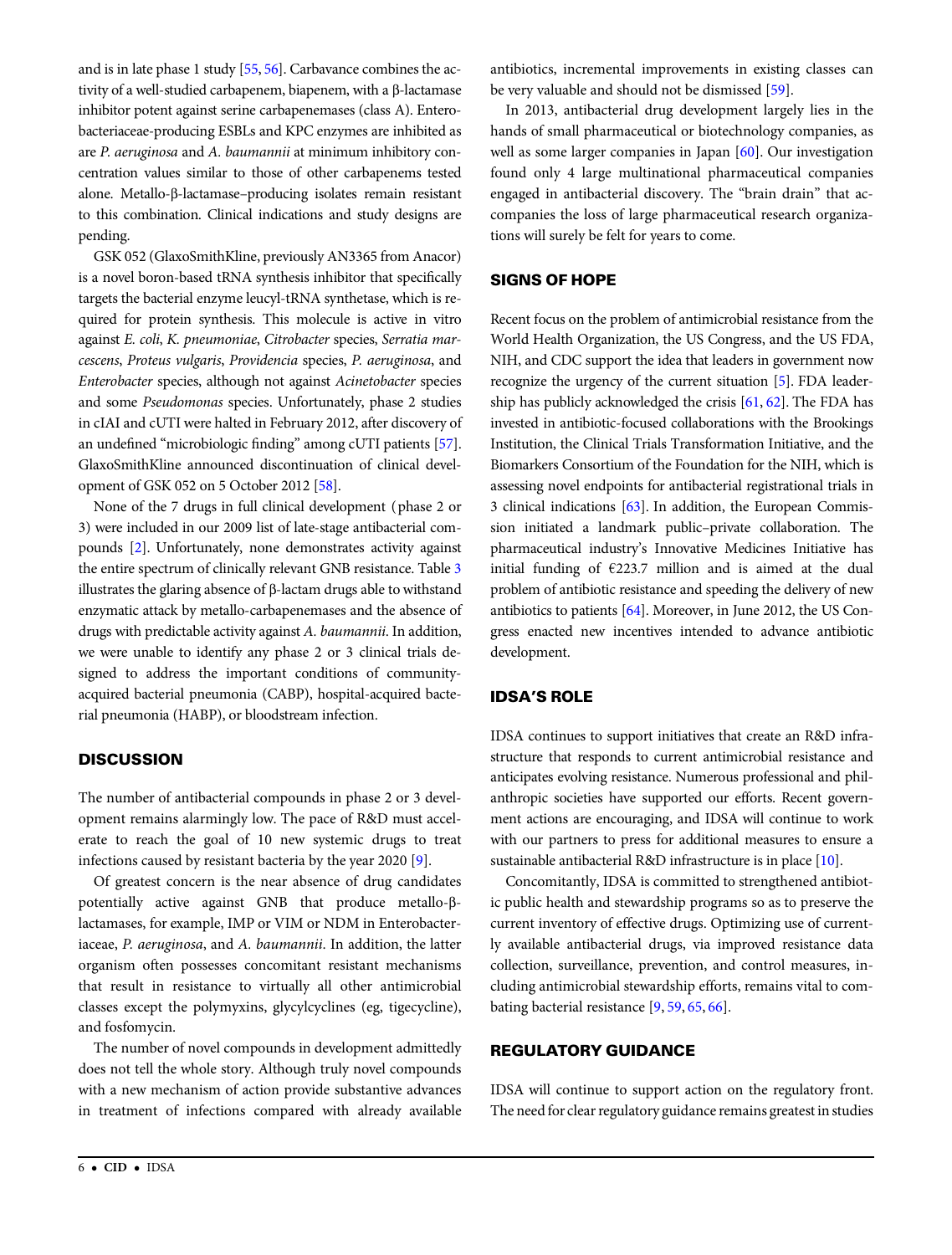of drugs for life-threatening infections and those caused by resistant GNB. Although the FDA has made progress recently, more is needed, especially for CABP and HAPB/VABP [[62,](#page-8-0) [66](#page-8-0)–[71\]](#page-8-0). IDSA also supports the urgent approval of FDA guidance on pathogen-specific clinical trials, which will help development of new antimicrobial drugs that target infections caused by drug-resistant pathogens. Creation of a new FDA approval pathway for limited-population antibacterial drugs would permit antibiotic approvals based on smaller clinical trials of the most serious bacterial infections, where insufficient therapeutic options exist [\[72](#page-8-0)]. Harmonization of FDA guidance and European Medicines Agency guidance is another critical need [\[73\]](#page-8-0).

## APPROPRIATE FINANCIAL INCENTIVES

Securing a solution will require ongoing investment by pharmaceutical sponsors. Both Big Pharma and smaller biotechnology companies require mitigation of the current disincentives to antibacterial R&D, as well as new incentives to make developing antibiotics a viable financial option. Notably, Congress' recent passage of the FDA Safety and Innovation Act legislated an additional 5 years of exclusivity for antibacterial and antifungal drugs that treat serious and life-threatening infections.

IDSA also supports the adoption of "push" incentives that can facilitate investment in early-stage development, such as R&D tax credits and grants and contracts, as well as consideration of new reimbursement models [\[10](#page-7-0), [72](#page-8-0)].

IDSA also enthusiastically favors increasing support for new and existing public–private partnerships that provide a supplemental means of support for antibacterial research and development [[10\]](#page-7-0). Recent examples of successful partnerships include awards from the Biomedical Advanced Research and Development Authority at the Department of Health and Human Services for up to \$94 million in US government funding to support development of GSK 052 in 2011 and up to \$67 million for development of TP-434 [[74](#page-9-0), [75\]](#page-9-0). Advancing a sustainable solution also will require significantly increased commitments by the National Institute of Allergy and Infectious Diseases and the Department of Defense.

#### CONCLUSIONS

Our survey results demonstrate some tangible progress in the clinical development of new antibacterial drugs that target infections caused by drug-resistant GNB. However, progress remains alarmingly slow. The prognosis for sustainable R&D infrastructure depends upon clarification of FDA regulatory clinical trial guidance, and fair and appropriate economic incentives for small and large pharmaceutical companies.

In the meantime, the preservation of the miracle of antibacterials will not be possible without a determined focus on protecting our currently available antibacterial drugs via strong antibiotic stewardship and infection prevention.

#### **Notes**

Acknowledgments. The authors sincerely thank Drs Karen Bush, Carl Kraus, and Louis Rice for their insightful review of the manuscript. IDSA's Board of Directors thanks the drafters of this antibacterial pipeline status report for their ongoing commitment to solving the crisis in antibiotic drug development. In particular, the Board acknowledges the critical work of Drs Helen W. Boucher and George H. Talbot.

Financial support. IDSA has received no financial support from outside sources for its policy work and preparation of this report.

Potential conflicts of interest. H. W. B. serves or has served as an advisor or consultant to Basilea, Cerexa, Durata, Merck, Johnson & Johnson ( J&J), Paratek, Rib X, Targanta/TMC, and Wyeth/Pfizer. G. H. T., through Talbot Advisors LLC, has received board compensation and/or consultancy fees from Achaogen, Actelion, Astellas, Basilea, Bayer, Cempra, Cerexa, Cubist-Calixa, Durata, FAB Pharma, J&J, Kalidex, Meiji, Merada, Merck, Nabriva, Paratek, Sanofi, Theravance, Toyama, and Wyeth/Pfizer (data safety monitoring board), and also has equity interests in Calixa, Cempra, Cerexa, Durata, Mpex, and Nabriva. D. K. B. receives support from the United States government for his work in pediatric and neonatal clinical pharmacology (1R01HD057956-02, 1R01FD003519-01, 1U10-HD45962- 06, 1K24HD058735-01, and Government Contract HHSN267200700051C) and the nonprofit organization Thrasher Research Foundation for his work in neonatal candidiasis (<www.thrasherresearch.org>); he also receives research support from Astellas Pharma US, AstraZeneca, J&J, Pfizer, Biosynexus, Cubist Pharma, Merck & Co, The Medicines Co, and UCB Pharma; consulting fees from Cerexa and Astellas Pharma US; and other support from industry for neonatal and pediatric drug development ([www.dcri.](www.dcri.duke.edu/research/coi.jsp) [duke.edu/research/coi.jsp](www.dcri.duke.edu/research/coi.jsp)). J. B.'s employer, the University of California, San Diego, has research or consulting contracts for the study of daptomycin (Cubist Pharmaceuticals), tedizolid (Trius), moxifloxacin (Bayer Healthcare), ceftaroline (Cerexa/Forest/AZ), and colistin (NIH), as well as grants from J&J, GlaxoSmithKline, and Merck Schering-Plough. R. J. G. is an employee of IDSA. R. N. J., through JMI Laboratories, Inc, has received research and educational grants in 2009–2012 from American Proficiency Institute, Anacor, Astellas, AstraZeneca, Bayer, Cempra, Cerexa, Contrafect, Cubist, Daiichi, Dipexium, Enanta, Furiex, GlaxoSmithKline, J&J (Ortho McNeil), LegoChem Biosciences Inc, Meiji Seika Kaisha, Merck, Nabriva, Novartis, Pfizer (Wyeth), Rempex, Rib-X Pharmaceuticals, Seachaid, Shionogi, The Medicines Co, Theravance, and ThermoFisher; in addition, some JMI employees are advisors/consultants for Astellas, Cubist, Pfizer, Cempra, Cerexa-Forest, J&J, and Theravance. B. E. M. has served as a consultant to or on an advisory board for Pfizer, Rib-X, Durata Therapeutics, Achaogen, The Medicines Co, GlaxoSmithKline, Theravance, IMS Consulting Group, and the European Food Safety Authority's Innovative Medicines Initiative Joint Undertaking; has received funding from the NIH, J&J, Intercell, Astellas, Cubist, Theravance, and Forest; has 1 patent for which there was no financial remuneration; has received royalties for chapters she wrote for ASM, UpToDate, and Harrison's Textbook of Internal Medicine; and has received honoraria and/or travel reimbursement for lectures and grand rounds from nonpharmaceutical organizations. R. A. B. receives support from Public Health Service grant R01AI072219 and R01AI063517 from the NIH and funds and/or facilities provided by the Cleveland Department of Veterans Affairs, the Veterans Affairs Merit Review Program, and the Geriatric Research Education and Clinical Center VISN 10, as well as grants from AstraZeneca, Merck, and Rib-X. D. G. serves or has served as an advisor or consultant for Achaogen, Cubist, and Pfizer.

All authors have submitted the ICMJE Form for Disclosure of Potential Conflicts of Interest. Conflicts that the editors consider relevant to the content of the manuscript have been disclosed.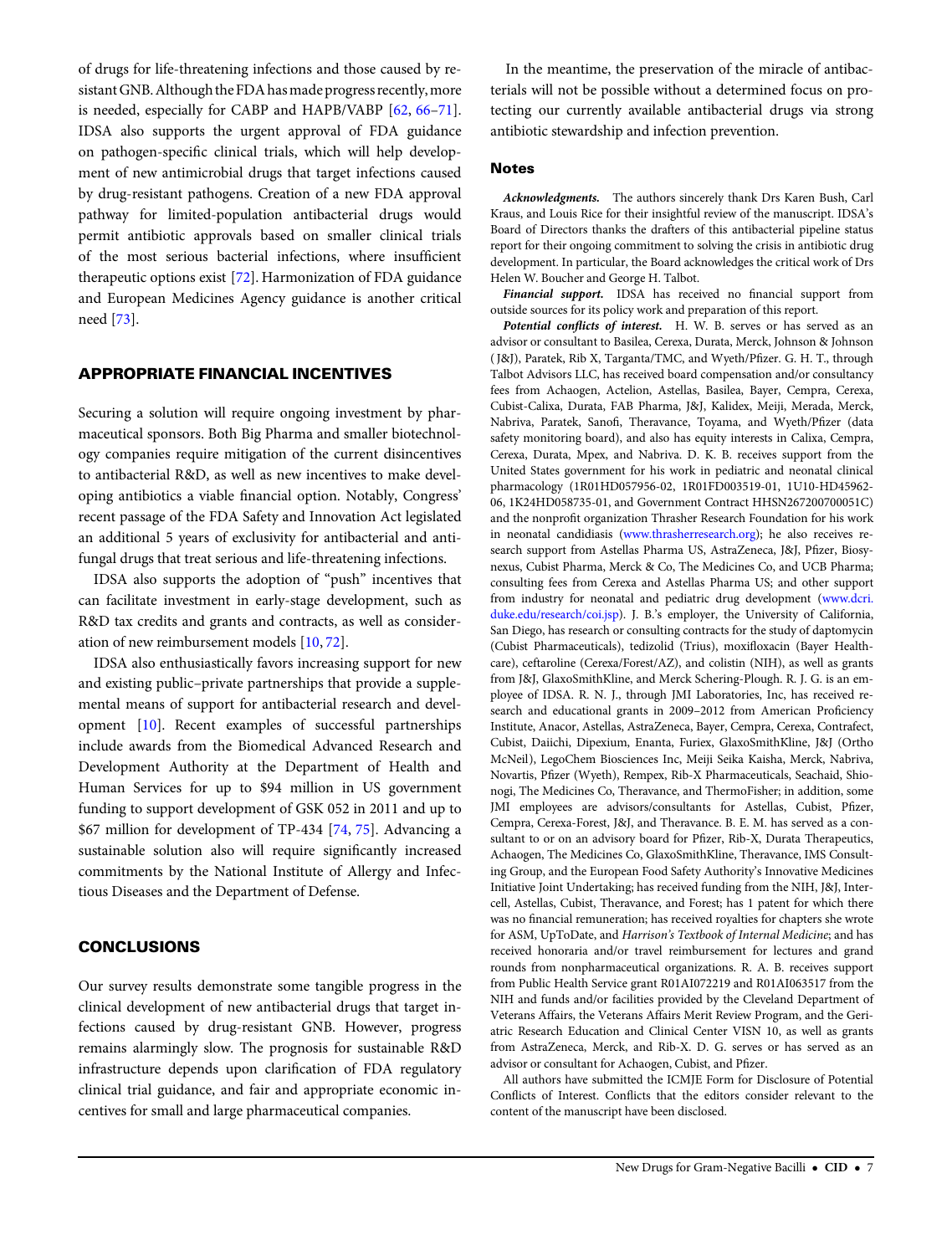#### <span id="page-7-0"></span>**References**

- 1. Rice LB. Federal funding for the study of antimicrobial resistance in nosocomial pathogens: no ESKAPE. J Infect Dis 2008; 197:1079–81.
- 2. Boucher HW, Talbot GH, Bradley JS, et al. Bad bugs, no drugs: no ESKAPE! An update from the Infectious Diseases Society of America. Clin Infect Dis 2009; 48:1–12.
- 3. Kallen AJ, Hidron AI, Patel J, Srinivasan A. Multidrug resistance among gram-negative pathogens that caused healthcare-associated infections reported to the National Healthcare Safety Network, 2006– 2008. Infect Control Hosp Epidemiol 2010; 31:528–31.
- 4. Arias CA, Murray BE. Antibiotic-resistant bugs in the 21st century—a clinical super-challenge. N Engl J Med 2009; 360:439–43.
- 5. World Health Organization. The evolving threat of antimicrobial resistance—options for action, 2012. Available at: [http://whqlibdoc.who.int/](http://whqlibdoc.who.int/publications/2012/9789241503181_eng.pdf) [publications/2012/9789241503181\\_eng.pdf.](http://whqlibdoc.who.int/publications/2012/9789241503181_eng.pdf) Accessed 30 July 2012.
- 6. Fauci AS, Morens DM. The perpetual challenge of infectious diseases. N Engl J Med 2012; 366:454–61.
- 7. Centers for Disease Control and Prevention. Vital signs: carbapenemresistant Enterobacteriaceae. Available at: [http://www.cdc.gov/mmwr/](http://www.cdc.gov/mmwr/preview/mmwrhtml/mm6209a3.htm?s_cid=mm6209a3_w&mobile=noconten) [preview/mmwrhtml/mm6209a3.htm?s\\_cid=mm6209a3\\_w&mobile=](http://www.cdc.gov/mmwr/preview/mmwrhtml/mm6209a3.htm?s_cid=mm6209a3_w&mobile=noconten) [noconten.](http://www.cdc.gov/mmwr/preview/mmwrhtml/mm6209a3.htm?s_cid=mm6209a3_w&mobile=noconten) Accessed 21 March 2013. Accessed 12 August 2012.
- 8. Bad bugs, no drugs: as antibiotic discovery stagnates, a public health crisis brews. Available at: [http://www.idsociety.org/uploadedFiles/IDSA/](http://www.idsociety.org/uploadedFiles/IDSA/Policy_and_Advocacy/Current_Topics_and_Issues/Antimicrobial_Resistance/10×20/Images/Bad%20Bugs%20no%20Drugs.pdf) [Policy\\_and\\_Advocacy/Current\\_Topics\\_and\\_Issues/Antimicrobial\\_Resis](http://www.idsociety.org/uploadedFiles/IDSA/Policy_and_Advocacy/Current_Topics_and_Issues/Antimicrobial_Resistance/10×20/Images/Bad%20Bugs%20no%20Drugs.pdf) [tance/10×20/Images/Bad%20Bugs%20no%20Drugs.pdf.](http://www.idsociety.org/uploadedFiles/IDSA/Policy_and_Advocacy/Current_Topics_and_Issues/Antimicrobial_Resistance/10×20/Images/Bad%20Bugs%20no%20Drugs.pdf) Accessed 12 August 2012.
- 9. Infectious Diseases Society of America. The  $10 \times 20$  initiative: pursuing a global commitment to develop 10 new antibacterial drugs by 2020. Clin Infect Dis 2010; 50:1081–3.
- 10. Infectious Diseases Society of America (IDSA); Spellberg B, Blaser M, et al. Combating antimicrobial resistance: policy recommendations to save lives. Clin Infect Dis 2011; 52(suppl 5):S397–428.
- 11. Magiorakos AP, Srinivasan A, Carey RB, et al. Multidrug-resistant, extensively drug-resistant and pandrug-resistant bacteria: an international expert proposal for interim standard definitions for acquired resistance. Clin Microbiol Infect 2012; 18:268–81.
- 12. Dhillon RH, Clark J. ESBLs: A clear and present danger? Crit Care Res Pract 2012; 2012:625170.
- 13. Bush K, Jacoby GA, Medeiros AA. A functional classification scheme for beta-lactamases and its correlation with molecular structure. Antimicrob Agents Chemother 1995; 39:1211–33.
- 14. Bush K, Jacoby GA. Updated functional classification of betalactamases. Antimicrob Agents Chemother 2010; 54:969–76.
- 15. Talbot GH. β-Lactam antimicrobials: what have you done for me lately? Ann N Y Acad Sci 2013; 1277:76–83.
- 16. Bush K, Pucci MJ. New antimicrobial agents on the horizon. Biochem Pharmacol 2011; 82:1528–39.
- 17. Butler MS, Cooper MA. Antibiotics in the clinical pipeline in 2011. J Antibiot (Tokyo) 2011; 64:413–25.
- 18. Llarrull LI, Testero SA, Fisher JF, Mobashery S. The future of the betalactams. Curr Opin Microbiol 2010; 13:551–7.
- 19. Pankuch GA, Lin G, Kubo A, Armstrong ES, Appelbaum PC, Kosowska-Shick K. Activity of ACHN-490 tested alone and in combination with other agents against Pseudomonas aeruginosa. Antimicrob Agents Chemother 2011; 55:2463–5.
- 20. Armstrong ES, Miller GH. Combating evolution with intelligent design: the neoglycoside ACHN-490. Curr Opin Microbiol 2010; 13:565–73.
- 21. Mushtaq S, Warner M, Livermore D. Activity of the siderophore monobactam BAL30072 against multiresistant non-fermenters. J Antimicrob Chemother 2010; 65:266–70.
- 22. Bush K, Macielag MJ. New beta-lactam antibiotics and beta-lactamase inhibitors. Expert Opin Ther Pat 2010; 20:1277–93.
- 23. Spellberg B, Powers JH, Brass EP, Miller LG, Edwards JE Jr. Trends in antimicrobial drug development: implications for the future. Clin Infect Dis 2004; 38:1279–86.
- 24. Perez F, Bonomo RA. Can we really use β-lactam/β-lactam inhibitor combinations for the treatment of infections caused by extendedspectrum β-lactamase-producing bacteria? Clin Infect Dis 2012; 54: 175–7.
- 25. National Institutes of Health. Study comparing the safety and efficacy of intravenous CXA-201 and intravenous levofloxacin in complicated urinary tract infection, including pyelonephritis. Available at: [http://](http://clinicaltrials.gov/ct2/show/NCT01345955) [clinicaltrials.gov/ct2/show/NCT01345955.](http://clinicaltrials.gov/ct2/show/NCT01345955) Accessed 30 July 2012.
- 26. National Institutes of Health. Safety and efficacy of intravenous CXA-201 and intravenous meropenem in complicated intraabdominal infections. Available at: [http://clinicaltrials.gov/ct2/show/NCT01445665?term=](http://clinicaltrials.gov/ct2/show/NCT01445665?term=CXA-201&rank=3) [CXA-201&rank=3](http://clinicaltrials.gov/ct2/show/NCT01445665?term=CXA-201&rank=3). 30 July 2012.
- 27. Cubist Pharmaceuticals. Investors. Available at: [http://investors.cubist.](http://investors.cubist.com/GenPage.aspx?IID=4093793&GKP=1073747233) [com/GenPage.aspx?IID=4093793&GKP=1073747233](http://investors.cubist.com/GenPage.aspx?IID=4093793&GKP=1073747233). Accessed 8 December 2012.
- 28. Citron DM, Tyrrell KL, Merriam V, Goldstein EJ. In vitro activity of ceftazidime-NXL104 against 396 strains of beta-lactamase-producing anaerobes. Antimicrob Agents Chemother 2011; 55:3616–20.
- 29. Endimiani A, Hujer KM, Hujer AM, Pulse ME, Weiss WJ, Bonomo RA. Evaluation of ceftazidime and NXL104 in two murine models of infection due to KPC-producing Klebsiella pneumoniae. Antimicrob Agents Chemother 2011; 55:82–5.
- 30. Lagace-Wiens PR, Tailor F, Simner P, et al. Activity of NXL104 in combination with beta-lactams against genetically characterized Escherichia coli and Klebsiella pneumoniae isolates producing class A extendedspectrum beta-lactamases and class C beta-lactamases. Antimicrob Agents Chemother 2011; 55:2434–7.
- 31. Levasseur P, Girard AM, Claudon M, et al. In vitro antibacterial activity of the ceftazidime-avibactam (NXL104) combination against Pseudomonas aeruginosa clinical isolates. Antimicrob Agents Chemother 2012; 56:1606–8.
- 32. Livermore DM, Mushtaq S, Warner M, et al. Activities of NXL104 combinations with ceftazidime and aztreonam against carbapenemaseproducing Enterobacteriaceae. Antimicrob Agents Chemother 2011; 55:390–4.
- 33. Mushtaq S, Warner M, Livermore DM. In vitro activity of ceftazidime +NXL104 against Pseudomonas aeruginosa and other non-fermenters. J Antimicrob Chemother 2010; 65:2376–81.
- 34. Walkty A, DeCorby M, Lagace-Wiens PR, Karlowsky JA, Hoban DJ, Zhanel GG. In vitro activity of ceftazidime combined with NXL104 versus Pseudomonas aeruginosa isolates obtained from patients in Canadian hospitals (CANWARD 2009 study). Antimicrob Agents Chemother 2011; 55:2992–4.
- 35. National Institutes of Health. Compare ceftazidime-avibactam + metronidazole versus meropenem for hospitalized adults with complicated intra-abd infections. Available at: [http://clinicaltrials.gov/ct2/](http://clinicaltrials.gov/ct2/show/NCT01499290?term=avibactam&rank=7) [show/NCT01499290?term=avibactam&rank=7](http://clinicaltrials.gov/ct2/show/NCT01499290?term=avibactam&rank=7). Accessed 30 July 2012.
- 36. National Institutes of Health. Ceftazidime-avibactam compared with doripenem followed by oral therapy for hospitalized adults with complicated UTIs (urinary tract infections). Available at: [http://clinicaltrials.](http://clinicaltrials.gov/ct2/show/NCT01595438?term=avibactam&rank=5) [gov/ct2/show/NCT01595438?term=avibactam&rank=5](http://clinicaltrials.gov/ct2/show/NCT01595438?term=avibactam&rank=5). Accessed 30 July 2012.
- 37. National Institutes of Health. Ceftazidime-avibactam for the treatment of infections due to ceftazidime resistant pathogens. Available at: [http://](http://clinicaltrials.gov/ct2/show/NCT01644643?term=avibactam&rank=4) [clinicaltrials.gov/ct2/show/NCT01644643?term=avibactam&rank=4.](http://clinicaltrials.gov/ct2/show/NCT01644643?term=avibactam&rank=4) Accessed 30 July 2012.
- 38. Castanheira M, Sader HS, Farrell DJ, Mendes RE, Jones RN. Activity of ceftaroline-avibactam tested against gram-negative organism populations, including strains expressing one or more beta-lactamases and methicillin-resistant Staphylococcus aureus carrying various SCCmec types. Antimicrob Agents Chemother 2012; 56:4779–85.
- 39. Wiskirchen DE, Crandon JL, Furtado GH, Williams G, Nicolau DP. In vivo efficacy of a human-simulated regimen of ceftaroline combined with NXL104 against extended-spectrum-beta-lactamase (ESBL) producing and non-ESBL-producing Enterobacteriaceae. Antimicrob Agents Chemother 2011; 55:3220–5.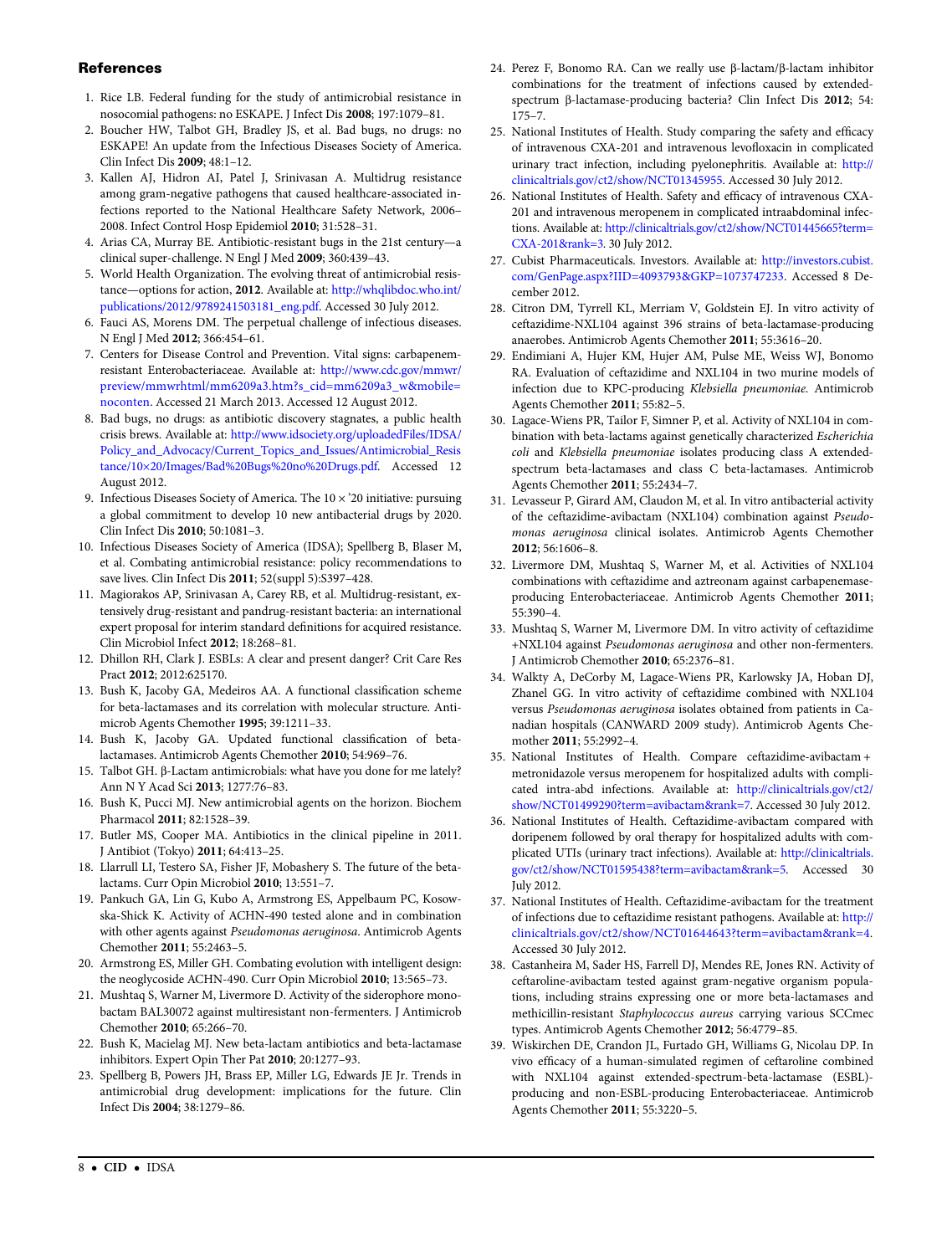- <span id="page-8-0"></span>40. Hirsch EB, Ledesma KR, Chang KT, Schwartz MS, Motyl MR, Tam VH. In vitro activity of MK-7655, a novel beta-lactamase inhibitor, in combination with imipenem against carbapenem-resistant gramnegative bacteria. Antimicrob Agents Chemother 2012; 56:3753–7.
- 41. National Institutes of Health. Study of the safety, tolerability, and efficacy of MK-7655 + imipenem/cilastatin vs imipenem/cilastatin alone for the treatment of complicated urinary tract infection (cUTI) (MK-7655-003 AM2). Available at: [http://www.clinicaltrials.gov/ct2/show/NCT01505634?](http://www.clinicaltrials.gov/ct2/show/NCT01505634?term=MK-7655%5C&rank=2) [term=MK-7655%5C&rank=2.](http://www.clinicaltrials.gov/ct2/show/NCT01505634?term=MK-7655%5C&rank=2) Accessed 30 July 2012.
- 42. National Institutes of Health. Study of the safety, tolerability, and efficacy of MK-7655 + imipenem/cilastatin versus imipenem/cilastatin alone to treat complicated intra-abdominal infection [cIAI] (MK-7655-004 AM2). Available at: [http://www.clinicaltrials.gov/ct2/show/NCT01506271?](http://www.clinicaltrials.gov/ct2/show/NCT01506271?term=MK-7655%5C&rank=3) [term=MK-7655%5C&rank=3](http://www.clinicaltrials.gov/ct2/show/NCT01506271?term=MK-7655%5C&rank=3). Accessed 30 July 2012.
- 43. National Institutes of Health. Study for the treatment of complicated urinary tract infection and acute pyelonephritis. Available at: [http://](http://www.clinicaltrials.gov/ct2/show/NCT01096849?term=achn+490&rank=5) [www.clinicaltrials.gov/ct2/show/NCT01096849?term=achn+490&rank=5.](http://www.clinicaltrials.gov/ct2/show/NCT01096849?term=achn+490&rank=5) Accessed 30 July 2012.
- 44. Riddle VD, Cebrik E, Armstrong E, et al. Plazomicin safety and efficacy in patients with complicated urinary tract infection or acute pyelonephritis. In: 52nd ICAAC 2012, San Francisco, CA. Abstract L2-2118a.
- 45. Grossman TH, Starosta AL, Fyfe C, et al. Target- and resistance-based mechanistic studies with TP-434, a novel fluorocycline antibiotic. Antimicrob Agents Chemother 2012; 56:2559–64.
- 46. National Institutes of Health. Study to compare TP-434 and ertapenem in CA complicated intra-abdominal infections. Available at: [http://](http://www.clinicaltrials.gov/ct2/show/NCT01265784?term=TP-434&rank=1) [www.clinicaltrials.gov/ct2/show/NCT01265784?term=TP-434&rank=1.](http://www.clinicaltrials.gov/ct2/show/NCT01265784?term=TP-434&rank=1) Accessed 30 July 2012.
- 47. Horn PG, Cesnauskas M, Ramesh M, et al. Efficacy and safety of TP-434 versus ertapenem in complicated intra-abdominal infection. In: 52nd ICAAC 2012, San Francisco, CA. Abstract L1-1647a.
- 48. National Institutes of Health. Initial treatment for acute bacterial skin infections (ABSSSI) caused by Staphylococcus aureus. Available at: [http://](http://www.clinicaltrials.gov/ct2/show/NCT01211470?term=pmx-30063&rank=1) [www.clinicaltrials.gov/ct2/show/NCT01211470?term=pmx-30063&rank=1](http://www.clinicaltrials.gov/ct2/show/NCT01211470?term=pmx-30063&rank=1). Accessed 30 July 2012.
- 49. Polymedix. Brilacidin (PMX-30063) antibiotic fact sheet. Available at: [http://](http://files.shareholder.com/downloads/ABEA-4ITCYZ/1993141727×0x580655/d3dd327f-5aa7–4079-b494-d692c1f1e362/Brilacidin_PMX-30063_Antibiotic_Fact_Sheet_July_2012_.pdf)fi[les.shareholder.com/downloads/ABEA-4ITCYZ/1993141727×](http://files.shareholder.com/downloads/ABEA-4ITCYZ/1993141727×0x580655/d3dd327f-5aa7–4079-b494-d692c1f1e362/Brilacidin_PMX-30063_Antibiotic_Fact_Sheet_July_2012_.pdf) 0x580655/d3dd327f-5aa7–[4079-b494-d692c1f1e362/Brilacidin\\_PMX-](http://files.shareholder.com/downloads/ABEA-4ITCYZ/1993141727×0x580655/d3dd327f-5aa7–4079-b494-d692c1f1e362/Brilacidin_PMX-30063_Antibiotic_Fact_Sheet_July_2012_.pdf)[30063\\_Antibiotic\\_Fact\\_Sheet\\_July\\_2012\\_.pdf](http://files.shareholder.com/downloads/ABEA-4ITCYZ/1993141727×0x580655/d3dd327f-5aa7–4079-b494-d692c1f1e362/Brilacidin_PMX-30063_Antibiotic_Fact_Sheet_July_2012_.pdf). Accessed July 30 2012.
- 50. Polymedix. Press release. Available at: [http://www.investors.polymedix.](http://www.investors.polymedix.com/releasedetail.cfm?releaseid=600084) [com/releasedetail.cfm?releaseid=600084.](http://www.investors.polymedix.com/releasedetail.cfm?releaseid=600084) Accessed 30 July 2012.
- 51. Higgins PG, Stefanik D, Page MG, Hackel M, Seifert H. In vitro activity of the siderophore monosulfactam BAL30072 against meropenemnon-susceptible Acinetobacter baumannii. J Antimicrob Chemother 2012; 67:1167–9.
- 52. Mima T, Kvitko BH, Rholl DA, Page MG, Desarbre E, Schweizer HP. In vitro activity of BAL30072 against Burkholderia pseudomallei. Int J Antimicrob Agents 2011; 38:157–9.
- 53. Page MG, Dantier C, Desarbre E. In vitro properties of BAL30072, a novel siderophore sulfactam with activity against multiresistant gramnegative bacilli. Antimicrob Agents Chemother 2010; 54:2291–302.
- 54. Russo TA, Page MG, Beanan JM, et al. In vivo and in vitro activity of the siderophore monosulfactam BAL30072 against Acinetobacter baumannii. J Antimicrob Chemother 2011; 66:867–73.
- 55. Castanheira M, Becker HK, Rhomberg PR, Jones RN. Pre-clinical evaluation of a carbapenem/β-lactamase inhibitor combination (RPX2003/ RPX7009) tested against serine-carbapenemase-producing pathogens. In: ICCAC 2012. Abstract F856.
- 56. Castanheira M, Konrardy ML, Rhomberg PR, Jones RN. In vitro activity of a carbapenem and novel-b-lactamase inhibitor combination (RPX2003/RPX7009) tested against contemporary populations of gram-negative organisms. In: IDWeek 2012. Abstract 1615.
- 57. National Institutes of Health. ClinicalTrials.gov. Available at: [http://](http://www.clinicaltrials.gov/ct2/results?term=gsk2251052) [www.clinicaltrials.gov/ct2/results?term=gsk2251052](http://www.clinicaltrials.gov/ct2/results?term=gsk2251052). Accessed 30 July 2012.
- 58. Anacor. GSK 052. Available at: <http://www.anacor.com/gsk052.php>. Accessed 6 November 2012.
- 59. Page MG, Heim J. New molecules from old classes: revisiting the development of beta-lactams. IDrugs 2009; 12:561–5.
- 60. Spellberg B, Guidos R, Gilbert D, et al. The epidemic of antibioticresistant infections: a call to action for the medical community from the Infectious Diseases Society of America. Clin Infect Dis 2008; 46:155–64.
- 61. FDA chief focuses on antibiotic resistance. The Wall Street Journal. 6 October 2010. Available at: [http://online.wsj.com/article/SB10001424](http://online.wsj.com/article/SB10001424052748703735804575536411612671060.html) [052748703735804575536411612671060.html](http://online.wsj.com/article/SB10001424052748703735804575536411612671060.html). Accessed 13 August 2012.
- 62. Brookings Institution. Facilitating antibacterial drug development 2012. Available at: [http://www.brookings.edu/events/2012/05/09-antibacterial](http://www.brookings.edu/events/2012/05/09-antibacterial-drug-development)[drug-development.](http://www.brookings.edu/events/2012/05/09-antibacterial-drug-development) Accessed 30 July 2012.
- 63. Talbot GH, Powers JH, Fleming TR, et al. Progress on developing endpoints for registrational clinical trials of community-acquired bacterial pneumonia and acute bacterial skin and skin structure infections: update from the Biomarkers Consortium of the Foundation for the National Institutes of Health. Clin Infect Dis 2012; 55: 1114–21.
- 64. European Comission. Combating antibiotic resistance: NewDrugs4- BadBugs (ND4BB). Available at: [http://www.imi.europa.eu/content/](http://www.imi.europa.eu/content/stage-1-4) [stage-1-4](http://www.imi.europa.eu/content/stage-1-4). Accessed 30 July 2012.
- 65. Dellit TH, Owens RC, McGowan JE Jr, et al., Infectious Diseases Society of America and the Society for Healthcare Epidemiology of America guidelines for developing an institutional program to enhance antimicrobial stewardship. Clin Infect Dis 2007; 44:159–77.
- 66. Society for Healthcare Epidemiology of America, Infectious Diseases Society of America, Pediatric Infectious Diseases Society. Policy statement on antimicrobial stewardship by the Society for Healthcare Epidemiology of America (SHEA), the Infectious Diseases Society of America (IDSA), and the Pediatric Infectious Diseases Society (PIDS). Infect Control Hosp Epidemiol 2012; 33:322–7.
- 67. US Food and Drug Administration. Guidance for industry: Acute bacterial skin and skin structure infections: developing drugs for treatment. Available at: [http://www.fda.gov/downloads/Drugs/GuidanceCompliance](http://www.fda.gov/downloads/Drugs/GuidanceComplianceRegulatoryInformation/Guidances/ucm071185.pdf) [RegulatoryInformation/Guidances/ucm071185.pdf.](http://www.fda.gov/downloads/Drugs/GuidanceComplianceRegulatoryInformation/Guidances/ucm071185.pdf) Accessed 30 July 2012.
- 68. US Food and Drug Administration. Guidance for industry: complicated urinary tract infections: developing drugs for treatment. Available at: [http://www.fda.gov/downloads/Drugs/GuidanceComplianceRegulatory](http://www.fda.gov/downloads/Drugs/GuidanceComplianceRegulatoryInformation/Guidances/UCM070981.pdf) [Information/Guidances/UCM070981.pdf.](http://www.fda.gov/downloads/Drugs/GuidanceComplianceRegulatoryInformation/Guidances/UCM070981.pdf) Accessed 30 July 2012.
- 69. US Food and Drug Administration. Guidance for industry complicated intra-abdominal infections: developing drugs for treatment. Available at: [http://www.fda.gov/downloads/Drugs/GuidanceComplianceRegulatory](http://www.fda.gov/downloads/Drugs/GuidanceComplianceRegulatoryInformation/Guidances/UCM321390.pdf) [Information/Guidances/UCM321390.pdf](http://www.fda.gov/downloads/Drugs/GuidanceComplianceRegulatoryInformation/Guidances/UCM321390.pdf). Accessed 8 December 2012.
- 70. US Food and Drug Administration. HABP/VABP guidance. Available at: [http://www.fda.gov/downloads/Drugs/GuidanceCompliance](http://www.fda.gov/downloads/Drugs/GuidanceComplianceRegulatoryInformation/Guidances/UCM234907.pdf) [RegulatoryInformation/Guidances/UCM234907.pdf](http://www.fda.gov/downloads/Drugs/GuidanceComplianceRegulatoryInformation/Guidances/UCM234907.pdf). Accessed 30 July 2012.
- 71. Infectious Diseases Society of America (IDSA), American College of Chest Physicians (ACCP), American Thoracic Society (ATS), Society of Critical Care Medicine (SCCM); Spellberg B, Talbot G. Recommended design features of future clinical trials of antibacterial agents for hospitalacquired bacterial pneumonia and ventilator-associated bacterial pneumonia. Clin Infect Dis 2010; 51(suppl 1):S150–70.
- 72. Spellberg B, Brass EP, Bradley JS, et al. White paper: recommendations on the conduct of superiority and organism-specific clinical trials of antibacterial agents for the treatment of infections caused by drug-resistant bacterial pathogens. Clin Infect Dis 2012; 55:1031–46.
- 73. European Medicines Agency. Addendum to the note for guidance on evaluation of medicinal products indicated for treatment of bacterial infections (CPMP/EWP/558/95 REV 2) to address indication-specific clinical data. Available at: [http://www.ema.europa.eu/docs/en\\_GB/](http://www.ema.europa.eu/docs/en_GB/document_library/Scientific_guideline/2012/07/WC500129443.pdf) document\_library/Scientifi[c\\_guideline/2012/07/WC500129443.pdf](http://www.ema.europa.eu/docs/en_GB/document_library/Scientific_guideline/2012/07/WC500129443.pdf). Accessed 30 July 2012.